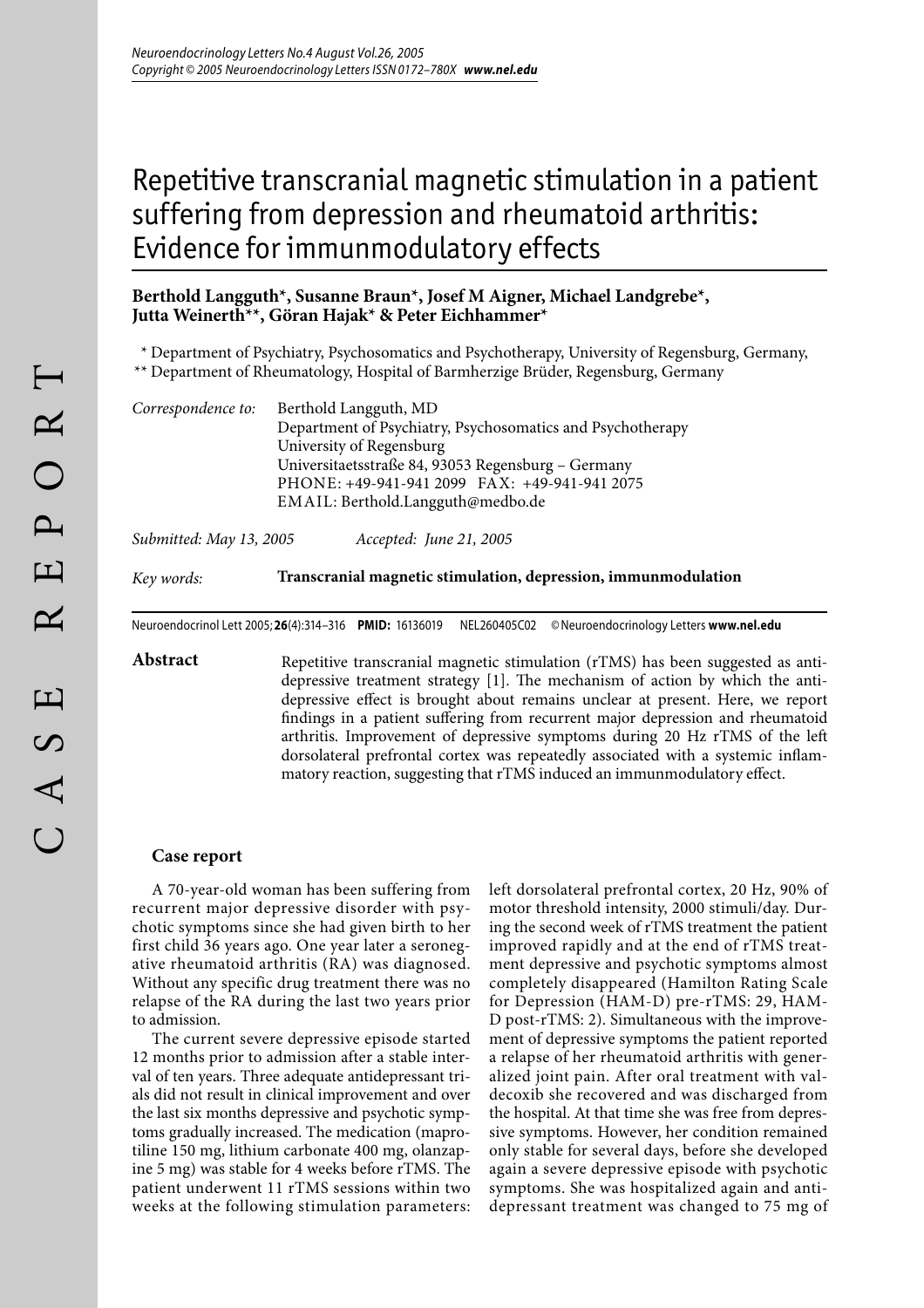imipramine (a higher dosage was not tolerated by the patient due to orthostatic side effects), 3 mg of haloperidol and 3 mg of lorazepam with only slight clinical improvement. Two weeks after admission the patient was referred again to rTMS treatment. 16 sessions with identical stimulation parameters were applied. During this second course of rTMS, immune activity was monitored by measuring serum concentrations of inflammatory parameters (C-reactive proteine (CRP), soluble interleukin-2-receptor (sIL-2R), Interleukin 6 (IL6), Interleukin 10 (IL10) and tumor necrosis factor alpha (TNF alpha)). During the second week of rTMS there was again a rapid improvement of depressive symptoms as well as an acute relapse of the RA (Hamilton Rating Scale for Depression (HAM-D) pre-rTMS: 32, HAM-D after 8 sessions rTMS: 2, HAM-D after 16 sessions rTMS: 6). An acute symmetrical inflammation of both knees and of the small joints of both hands was verified by a certified rheumatologist. Laboratory tests demonstrated an increase of CRP, IL6 and sIL2R, thus pointing to a generalized inflammatory reaction. Table 1 summarizes clinical and laboratory parameters during rTMS treatment. During the third week of rTMS lorazepam was discontinued and haloperidol was reduced to 1 mg/ day. Apart from slight sleeping disturbances the condition of the patient remained stable and she was discharged from the hospital with complete remission of her depressive episode. During a follow-up period of two months the patient remained free of any depressive or psychotic symptoms, but reported lasting arthritic pain in her knees.

#### **Discussion**

The possibility of a pure coincidence of rTMS treatment, spontaneous remission of depression and inflammatory reaction can be largely ruled out by the fact that the closed temporal link between rTMS, recovery from depression and acute inflammatory activation was reproducible. Compared to the large body of literature about complex interactions between depression and the immune system [5], the knowledge about rTMS effects on immune system activity is very limited. In rats high frequency rTMS resulted in a downregulation of hypothalamic-pituitary adrenal (HPA) axis activity [2,3,4]. In depressed patients early findings of a normalization of the dexamethason suppression test after successful rTMS treatment [7] contrast with recent data of a persisting HPA system hyperactivity after rTMS treatment independent from the clinical outcome [9]. One animal study which investigated the impact of rTMS on inflammatory mediators did not find any effect of longterm high-frequency rTMS on the mRNA expression of interleukin (IL)-1beta, IL-6 or cyclooxygenase 2 [6].

The enhanced inflammatory reactivity in our patient with RA may have been allowed to detect rTMS effects on immune system activity, which remain undetected in other patients. We are aware that we can not rule out the possibility that the inflammatory reaction in our patient is only related to the recovery from depression and not to rTMS treatment, thus representing a pure epiphenomenon of rTMS treatment. However, never before recovery from a depressive episode in this patient was related to such a simultaneous relapse of RA, how it was now observed two times during rTMS. This close temporal relation between recovery from depression and inflammatory reaction, which was exclusively observed during rTMS supports a causal role for rTMS treatment.

Puzzling is the fact that both the acute inflammatory reaction as well as the fast and complete remission in a patient with medication resistant severe psychotic depression are unusual during rTMS treatment. This may lead to speculation as to whether the extraordinary therapeutic response may be linked to the distinct activation of inflammatory mediators. Lack of a sham condition and the single patient report limit this interpretation.

|                 | Pre rTMS           | <b>After 8 sessions rTMS</b> | After 16 sessions rTMS |
|-----------------|--------------------|------------------------------|------------------------|
| HAM-D           | 32                 | 2                            | 6                      |
| Bf-S            | 43                 |                              | 2                      |
| CRP             | $6.7$ mg/l         | $25 \text{ mg/l}$            | $30$ mg/l              |
| IL <sub>6</sub> | $3.4 \text{ ng/l}$ | $15 \text{ ng/l}$            |                        |
| IL 10           | $3.6$ pg/ml        | $3.0$ pg/ml                  |                        |
| SIL-2R          | 1225 kU/l          | 1662 kU/L                    |                        |
| TNF alpha       | $9$ ng/l           | $10$ ng/l                    |                        |

**Table 1** Clinical and laboratory parameters before, during and after the second course of repetitive transcranial magnetic stimulation

HAM-D: Hamilton Rating Scale for Depression; Bf-S: Befindlichkeitsskala nach Zerssen (subjective rating scale for the assessment of quality of life [8]); CRP: C-reactive proteine; sIL-2R: soluble interleukin-2-receptor, IL6: Interleukin 6; IL10: Interleukin 10; TNF alpha: tumor necrosis factor alpha.